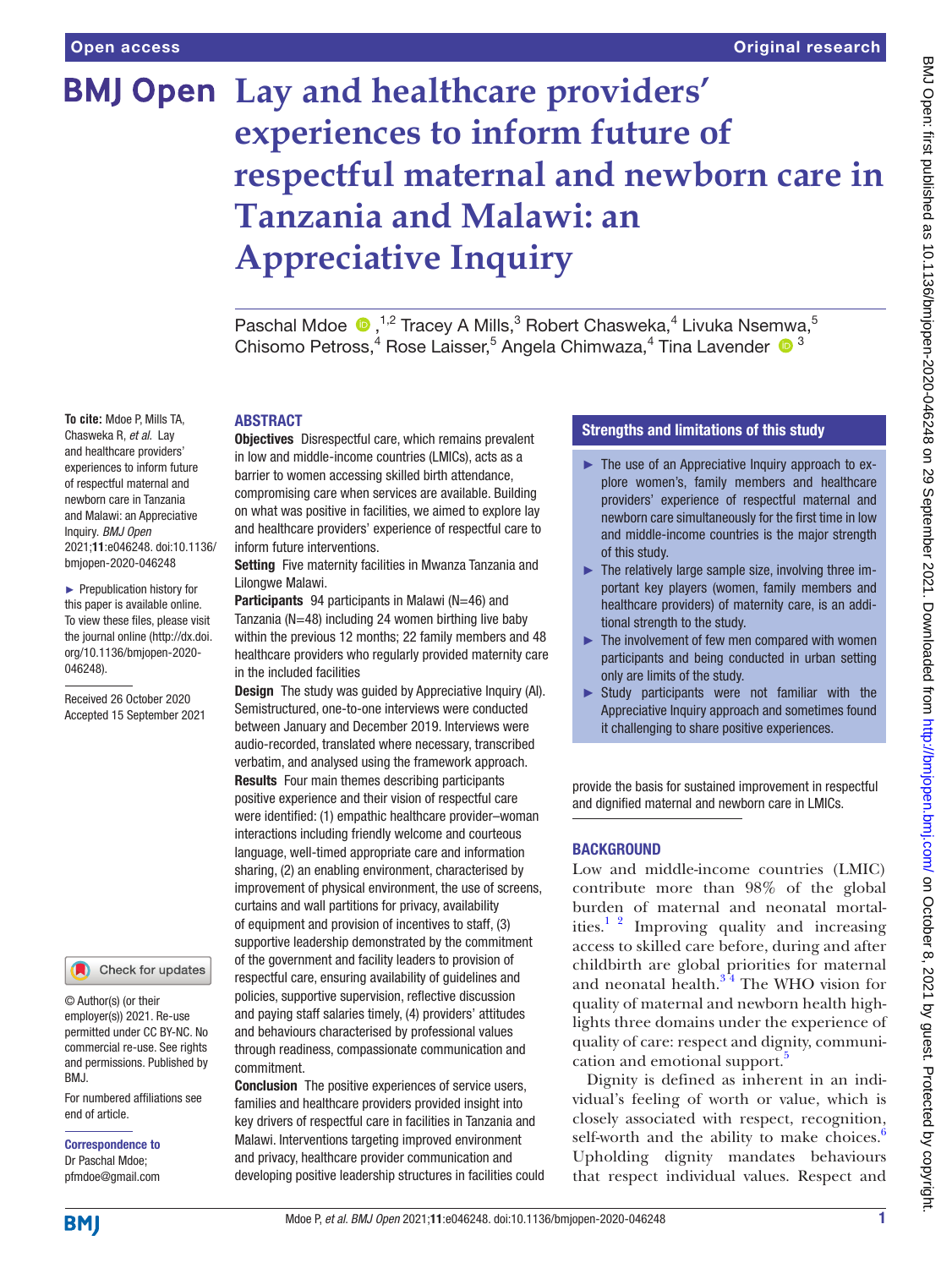dignity are strongly associated, reflect basic human rights and are core ethical values underpinning quality healthcare.<sup>7</sup> Maintaining women's and newborns' dignity during maternity care includes responsiveness, respectful health–worker client relationships, caring attitudes and personalised services.<sup>[8](#page-8-5)</sup>

Several studies have addressed women's and providers' perspectives on respectful and dignified care globally. Recurrent themes include: providing timely care, protecting privacy and confidentiality, giving adequate information and promoting self-determination through obtaining consent before performing procedures.<sup>9-13</sup> Further studies highlighted several more attributes to positive childbirth experiences, which include empathetic care, women-centred care, safety and psychosocial support during childbirth.<sup>1415</sup> However, to our knowledge, no study has reported on the perspectives of all three key players simultaneously (women, family members and healthcare providers) in maternal and newborn care.

Respectful maternity care has been discussed for almost 70 years; however, there is a dearth of evidence for poli-cies aimed at improving respectful care.<sup>[16](#page-8-8)</sup> The sensitivity of the topic area and perceptions of criticism among providers and service managers in LMIC have been cited as barriers to progress in improving practice.<sup>17 18</sup> Therefore, a positive approach has the potential to reveal novel insights. Using the Appreciative Inquiry (AI) approach,<sup>[19](#page-8-10)</sup> this study aimed at exploring lay (women and family members) people and healthcare providers' positive experience and drivers of respectful maternal and newborn care to inform future interventions.

# **METHODS**

## Study setting

The study was conducted between January and December 2019 in Malawi and Tanzania. In Malawi, two facilities were involved, a busy district maternity hospital and a health centre with approximately 15 000 and 9000 births per year, respectively, both located in Lilongwe. In Tanzania, one referral teaching hospital with 6200 annual births, one district hospital with 5800 annual births and one health centre with approximately 6000 annual births were included. The study sites were purposively selected to represent similar settings.

## Patient and public involvement

In both countries, study design and conduct were supported by community involvement groups (CEI), including recent maternity service users, developed as part of an existing programme of members of the research team[.20](#page-8-11) The CEI groups contributed to study design, recruitment strategy and reviewed participant facing materials.

#### Study design

This qualitative study represented the exploratory phase of an ongoing research programme, which aims to

improve respectful maternity care in Malawi and Tanzania. The programme is underpinned by  $AI^{19}$ . In contrast with traditional approaches in health research, which focus on problem-solving, AI promotes positive thinking and celebrates existing good practice to drive organisational change rather than attempting to fix problems. Given the sensitivity of the topic, it was believed that this approach would enable sharing of constructive thoughts about care, minimising perceived threat to participants. Guided by the 'discovery' and 'dream' phases of the AI cycle ([figure](#page-2-0) 1), participants were encouraged to reflect on the 'best of what is' and 'what has been' surrounding their experiences. The 'dream' phase was initiated by encouraging thoughts on a vision of the future in relation to improving respectful care in facilities. These data will contribute to further participatory research to develop and test interventions continuing the AI cycle ([figure](#page-2-0) 1). The research team consisted of midwives and an obstetrician (PM). Academic midwives (AC, RL, TAM, TL) are experienced in qualitative research and research capacity strengthening, TAM and TL have previous experience in AI. Research assistants (RC, LN, CP) had clinical/ academic midwifery backgrounds and had participated in previous qualitative research capacity-strengthening programmes led by RL, AC and TL. Six of the researchers have direct experience of clinical practice in Malawi or Tanzania.

# Sampling

A purposive sample of women aged 18 years and above, who birthed a live baby at included facilities within the previous 12 months, family members and healthcare providers were recruited. The sample size was based on data adequacy, the focus was achieving rich, in-depth data across a range of participants to achieve a nuanced understanding of experiences related to the study aims.<sup>[21](#page-8-12)</sup> Family member participants were identified by the woman as a partner/relative or friend who offered the main support during her maternity journey. Healthcare providers included nurse midwives, medical doctors, clinical officers and support staff who had been providing care for women during pregnancy or childbirth at the included facility for at least 12 months. Recruitment was done by an experienced research assistant in collaboration with CEI groups.

## Data collection

Interviews were conducted by the research assistants (RC, LN, CP) who had additional training in AI, in a setting chosen by the participant, with due regard for participant and researcher safety. For women and family members, the majority were conducted in their homes, health provider interviews took place in a private room at the hospital or health centre. Women and family members were interviewed separately in their preferred language, healthcare providers were interviewed in English. Researcher-administered questionnaires were completed to record basic demographic and clinical information (for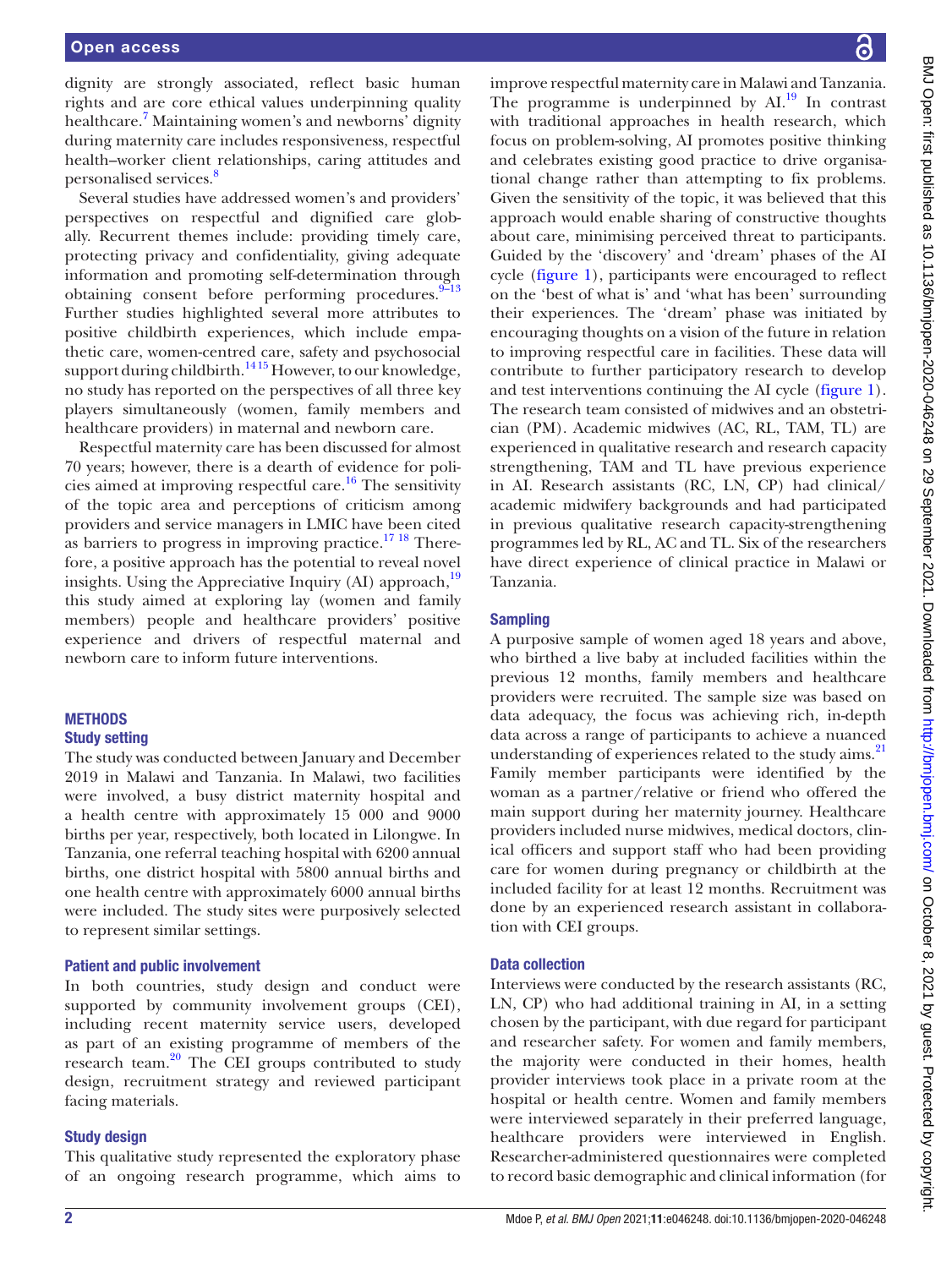

Figure 1 The 4D cycle of Appreciative Inquiry. 4D, Discovery, Dream, Design and Destiny.

women) prior to interviews, which were audio-recorded with consent.

An appreciative interview guide was used, designed around the 'Discovery' and 'Dream' phases and discussions with CEI leads.<sup>22</sup> Participants were introduced to the topic, starting with a lead-in consisting of an verbal introduction to the topic supported by a short film [\(www.](www.youtube.com/watch?v=pn9LsxQqr94) [youtube.com/watch?v=pn9LsxQqr94](www.youtube.com/watch?v=pn9LsxQqr94)), which was shown on a tablet or mobile phone and provided with a copy of the White Ribbon Alliance charter: Respectful Maternity Care: The Universal Rights of the Childbearing Women; [https://www.whiteribbonalliance.org/wp-content/](https://www.whiteribbonalliance.org/wp-content/uploads/2020/02/WRA_RMC_Brochure_Desktop_8.5x11.pdf) [uploads/2020/02/WRA\\_RMC\\_Brochure\\_Desktop\\_8.](https://www.whiteribbonalliance.org/wp-content/uploads/2020/02/WRA_RMC_Brochure_Desktop_8.5x11.pdf) [5x11.pdf.](https://www.whiteribbonalliance.org/wp-content/uploads/2020/02/WRA_RMC_Brochure_Desktop_8.5x11.pdf) An open respondent-led interviewing style was adopted. 'Backward' questions such as *'Thinking about the care you had in this facility during your recent pregnancy or during the birth of your baby (ies). Can you tell me about some good experiences or things that went well? (Women*)' allowed participants to describe their experiences. These were further explored with reflection on the most important contributing factors. In the final stage of the interview, forward questions for example *'In this unit, how can we ensure that all women and newborns feel that they were respected and received respectful care?'* allowed participants to explore the meaning of respectful care, what this would mean in practice and opportunities for development in services and practice.

At the end of the interview, the researcher summarised the main points to increase the credibility of data interpretation.[23](#page-8-14) Field notes and reflexive diaries were completed shortly after each interview to provide an overall description; an analysis of the interview technique (including researcher–respondent relationship), to document

<span id="page-2-0"></span>learning points and responses and record developing themes. Data were transcribed verbatim and translated into English soon after the interview.

# Data analysis

Data were analysed using the framework method, $24$  a systematic and rigorous approach. The first author read and re-read all the transcripts, developed the initial codes and themes in a Microsoft excel computer software. The initial codes and themes (Charts) were shared with two researchers (TAM, TL), who reviewed and refined the themes based on the transcripts. The recurrent themes were identified and imported into Microsoft Excel, which was then applied back to the raw data to determine fit and refine as needed. Three researchers conducted the initial analyses (PM, TAM and TL) and the overall interpretation was confirmed with the input of the whole research team to ensure dependability.<sup>2</sup>

# **RESULTS**

In total, 94 participants from Malawi (N=46) and Tanzania (N=48), including 24 women, 22 family members and 48 healthcare providers, were interviewed. The interview duration was between 32 min and 56 min. Demographic characteristics are presented in [table](#page-3-0) 1.

Through the discovery phase of AI, four main themes were identified: (1) empathetic healthcare provider– woman interaction, (2) enabling environment, (3) supportive leadership and (4) providers' attitudes and behaviours.

# Theme 1: empathic healthcare provider–woman interactions

Initial interactions between healthcare providers and women on admission to facilities were identified as a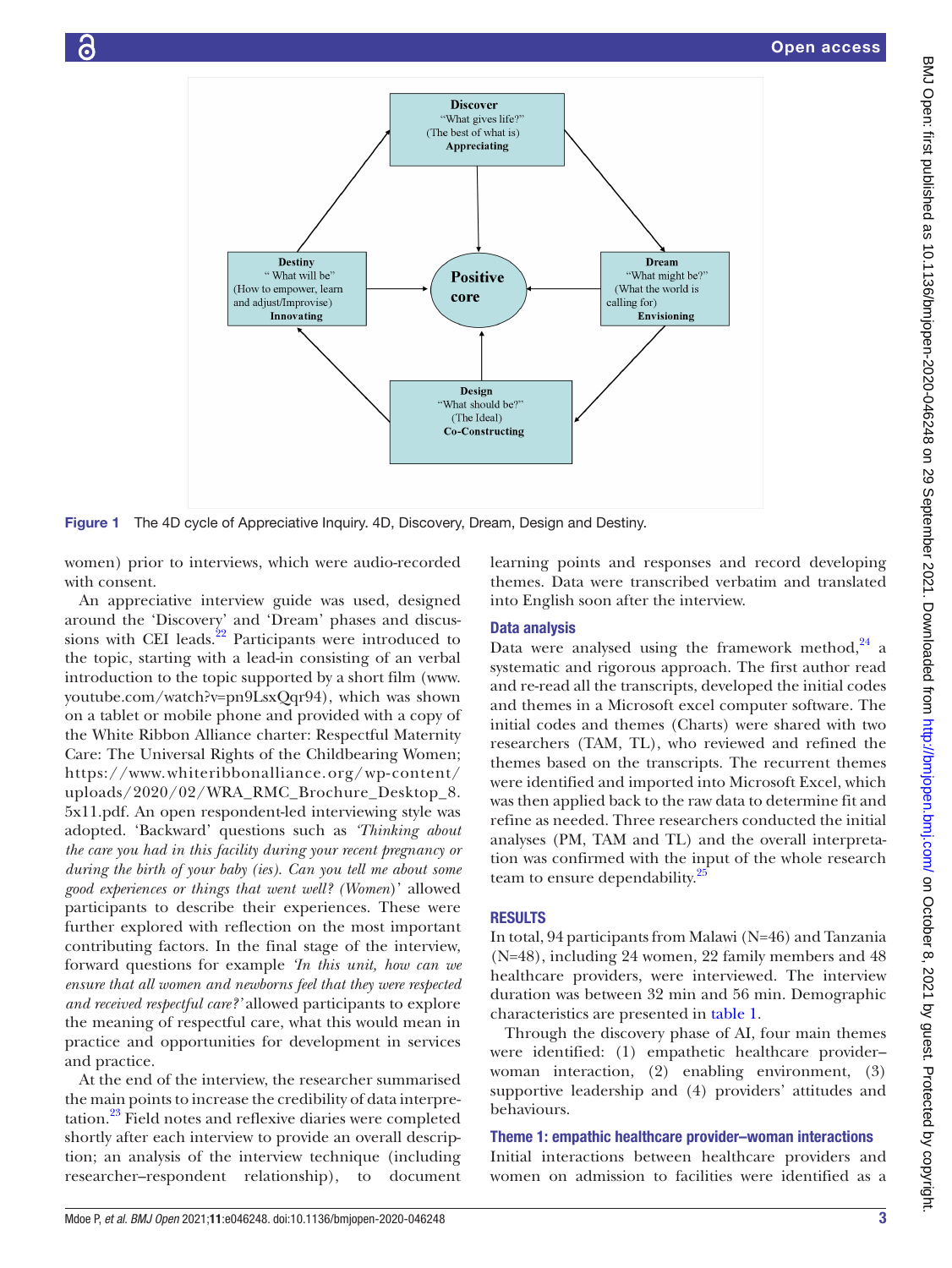<span id="page-3-0"></span>

| Demographic characteristics of participants<br>Table 1 |                                                                                    |                                                              |                                                              |
|--------------------------------------------------------|------------------------------------------------------------------------------------|--------------------------------------------------------------|--------------------------------------------------------------|
|                                                        | Healthcare providers n=48                                                          | Women $n=24$                                                 | Family members n=22                                          |
| Gender                                                 | Female 30<br>Male 18                                                               | 24                                                           | Female 21<br>Male 1                                          |
| Age $<$ 35 years<br>$\geq$ 35 years                    | 30<br>18                                                                           | 20<br>4                                                      | 10<br>12                                                     |
| Job title/occupation                                   | Clinical officer 3<br>Medical officer 5<br>Nurse midwife 38<br>Support providers 2 | Employed/business 14<br>Farmers 4<br>Housewife 4<br>Others 2 | Employed/business 10<br>Farmers 5<br>Housewife 5<br>Others 2 |
| <b>Education level</b>                                 | Diploma 24<br>Bachelor's degree 21<br>Postgraduate 3                               | Primary school 18<br>Secondary school 6                      | Primary school 16<br>Secondary school 5<br>College 1         |
| Main area of work                                      | <b>Administration 5</b><br>Clinical 42<br>Both 1                                   |                                                              |                                                              |
| Duration in current post                               | $\leq$ 5 years 39<br>>5 years 9                                                    |                                                              |                                                              |
| Time since qualification                               | $\leq$ 5 years 16<br>>5 years 32                                                   |                                                              |                                                              |
| Respectful maternity care training                     | Yes 19                                                                             |                                                              |                                                              |
|                                                        |                                                                                    |                                                              |                                                              |

crucial first step in establishing a mutually respectful relationship. Participants identified three central components: friendly welcome and courteous language, welltimed appropriate care and information sharing.

# A friendly welcome and courteous language

Lay and healthcare provider participants from almost all study sites described the importance of how the woman and her relatives/companions were received at the health facility. Women and family members recalled positive experiences as being made to feel welcome and nonjudgmental attitudes by healthcare providers. Likewise, the healthcare providers recognised that receiving women in a 'proper way' involving greeting and introducing themselves by name on first contact was important. Using the woman's name and avoiding overfamiliar or patronising terms was valued. Participants also highlighted how women were spoken to was important, using a calm tone of voice and not shouting.

Honestly speaking, when I arrived at the reception, I was well received, they (nurses) gave me bed to rest on as I was waiting to give birth. When I was about to give birth, they took me to a delivery room, the nurses took good care of me and I delivered safely (Woman—Tanzania).

My daughter was welcomed well, and she did not go through any type of abuse till she was discharged. She was not abused at all and we were discharged properly (Family member—Malawi).

Provider's education, experience and motivation were all recognised as important facilitators of respectful communication. Lay participants believed that healthcare providers needed not only good preparation including training but also effective role models in practice to develop skills to communicate respectfully.

What made them (healthcare providers) give me that type of care is because of the way the nurses were trained, because the care I received here is the same care I received at the nursery, it means that is how they were taught to do (Woman—Malawi).

# Timely and appropriate care

Woman and family member participants identified prompt review, appropriate assessments and interventions meeting the woman's needs as integral to respectful approach. Women participants particularly valued the prompt initiation of care on arrival at the facility.

There was a doctor coming on time and informing me that you will continue with this and that even the medicine I have to receive (Woman—Tanzania).

# Information sharing

Both healthcare providers and lay participants believed that provision of understandable information, was crucial to allow women to participate effectively in decision-making about their care and whether to accept interventions. Women participants appreciated detailed information provided to them and the freedom to agree or refuse interventions.

…they did not force me to close the uterus (tubal ligation), when they have prepared me they took me to the surgery room, they asked whether I was ready to close the uterus, they told me if I was ready to close the uterus, they would help……. I told them that I am ready, and when my husband came, they also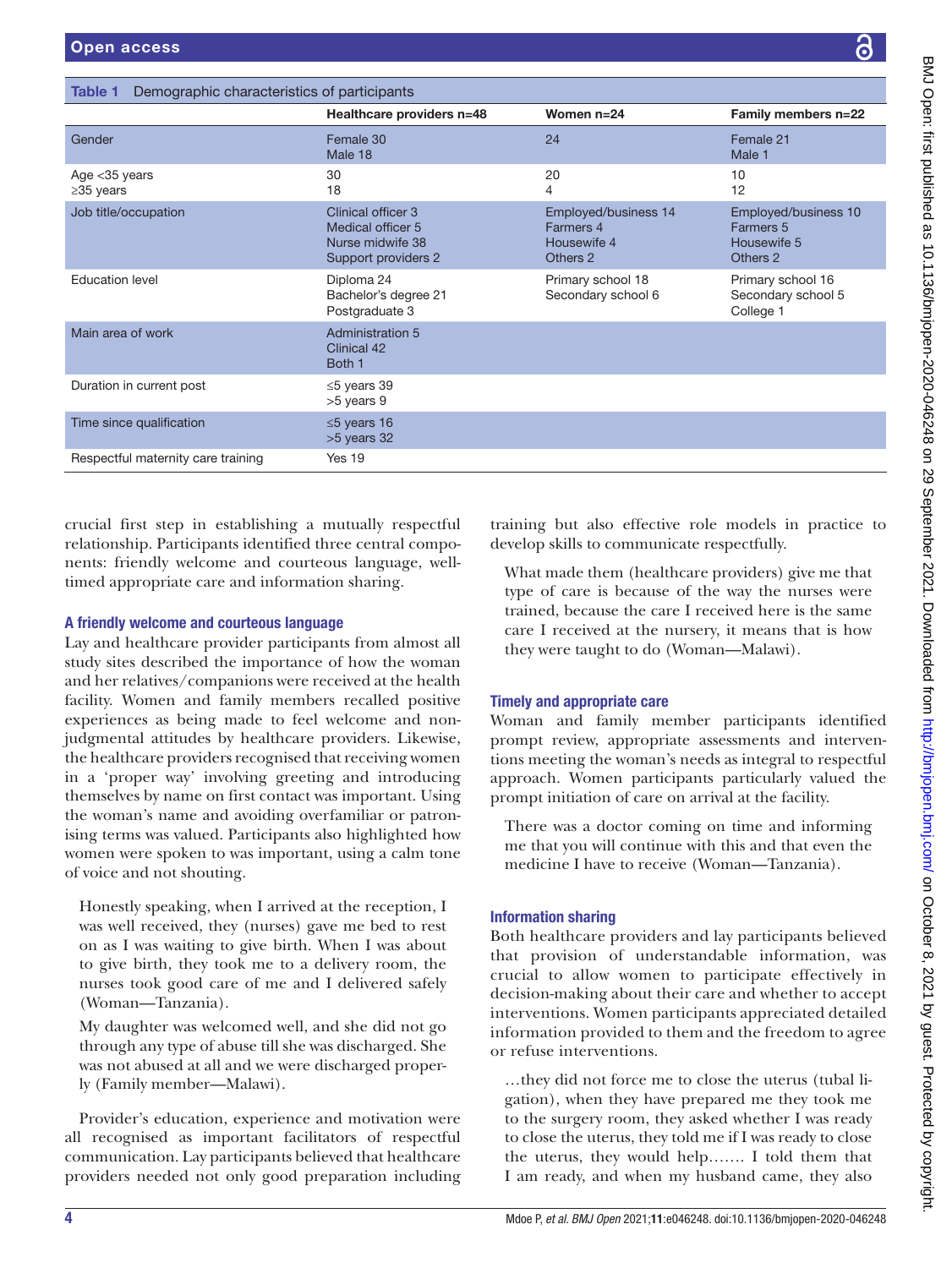asked him, he agreed, and we signed and agreed with nurses (Woman—Tanzania).

Being informed of findings immediately after assessments and giving time to ask questions allowed women to feel empowered in their choices. Healthcare providers also recognised the value of providing women with clear explanations and actively involving them in decisions surrounding care, to protect their autonomy.

When assessing them, we tell them I am doing this because of a, b, c, d and then when we are giving them their treatment, we also explain to them why we are giving them that type of treatment. And we also give them a chance to refuse or accept the treatment. So, they have right to choose, to say I like this position, without shouting at them we give them the freedom to do that (Nurse—midwife—Malawi).

Alongside preservice education, providers recognised that clinical leadership and continuous professional development were important influences for improving and sustaining performance.

We do have a consultant midwife; this consultant midwife always provides in-service trainings like the continuous professional developments each and every week to make sure that we are giving these women the best care (Nurse—Midwife—Malawi).

Although participants focused on examples of positive contacts, several recounted negative experiences, either personal or anecdotal. Opportunities were identified to improve consistency and equity in care provision, through better communication and sharing of information that might require action by facilities and providers.

……the nurse (Midwife) should inform the patient that 'we want to examine you' respectfully, not shouting at her at all, so she has to listen, rather than surprising her that 'hey stretch your hand I want to examine you' ………. (Family member—Malawi).

Participants suggested more in-service training and improved status for healthcare providers could enhance respectful care.

Training them should be frequent. Also, salary should be increased to them so that they can provide service at their best (Woman—Tanzania).

# Theme 2: enabling environment

Participants across both Malawi and Tanzania recognised recent improvements in the facility environments, which had increased privacy and improved care for women. Maintaining privacy was consistently identified as of key importance by women; for example, being covered during physical examinations and protecting confidentiality. Healthcare providers using screens and curtains to protect women during physical examinations were important aspects of this.

…actually they didn't leave my body exposed before the mass [other people], they put screens to protect our body from being exposed so that anyone who is passing nearby should not be able to see us, if I'm in a bad condition they were very effective they come and assist me, when men were trying to move around there, they were blocked so they maintained privacy and confidentiality throughout my presence during healthcare, the curtains were well closed and only one nurse was there when giving healthcare (Woman—Tanzania).

Incentives and allowances were offered to healthcare providers by management at several facilities in both countries; these were viewed generally as positive, helping providers feel valued and motivating them in their work. Meals were provided to nurse-midwives on duty across all facilities in Malawi and some facilities in Tanzania, this was noted to be beneficial in saving time as they did not leave the facility to collect food and, therefore, leave women for prolonged periods:

…and the hospital decided that the labour Ward staff must be given hot meals during lunch hours and including the night, they always give us the hot meals so that we shouldn't be going out so that the care we are giving to women shouldn't be interrupted (Nurse—midwife—Malawi).

Also, the maternity leadership provide breakfast for all healthcare providers on duty so that they don't go out often to look for food. This is good because it motivates the healthcare workers (Nurse—midwife—Tanzania).

Women, family members and healthcare providers also valued the importance of good hygiene and cleanliness for quality care. Lay participants at one study facility in Malawi and two facilities in Tanzania appreciated the use of sterile equipment and clean bed linen in the facilities.

Many women in some study facilities of Malawi and Tanzania indicated a wish to have support from family or a chosen companion during the birth. Although many facilities did not actively promote access to labour companions, individual staff often accommodated them on an individual basis, using screens and separate areas for privacy. In one facility in Malawi, the labour ward manager provided a private room for women who wanted male partners to remain with them.

……also, we encourage male companion for, we have a special room where the patient who came with the male companion were kept in that room………. Others should take that example that male companion is good because the woman also express herself in the presence of the husband (Labour ward manager—Malawi).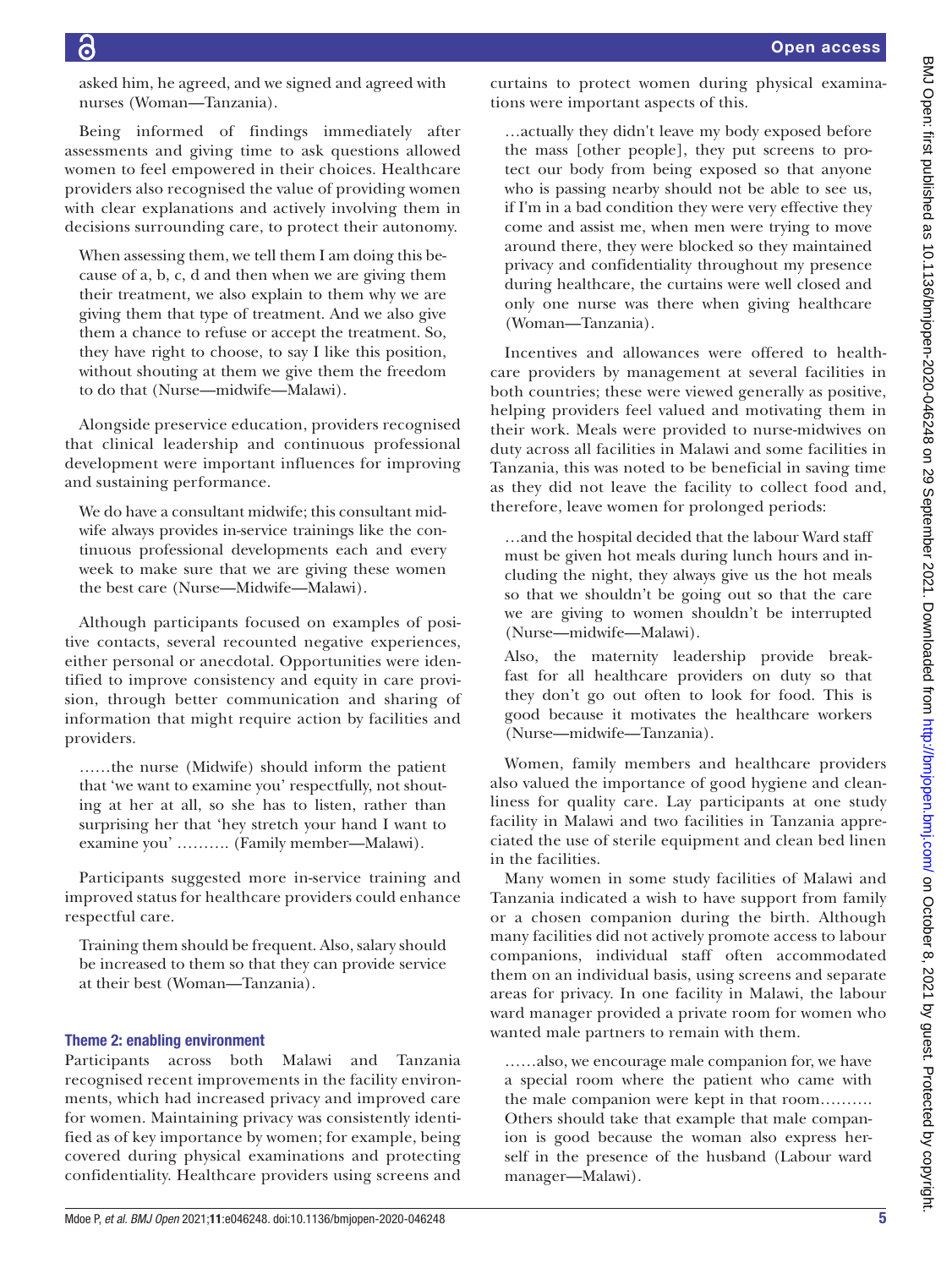## Open access

Both lay and healthcare providers' participants recognised that increased resources including medical supplies and hospital building improvements contributed to improving care overall, including dignity and respect. One healthcare provider noted the importance of co-operation at all levels in facilities.

And also, provision of adequate resources, because previously were issues of lack of resources but after sitting down with management, the leadership, the pharmacy people, they try their best to provide enough resources in our Labour ward since this is a busy maternity (Nurse—midwife—Malawi).

All participants, across both countries, acknowledged the need for further improvement in facility infrastructure, envisaging an optimal environment, which would have adequate buildings, curtains and screens and more space, which could reduce overcrowding and facilitate companionship during labour.

So, maybe if there were enough rooms, so that people should fit in, and then there should be spare beds without people. That would help us a lot. … the rooms should be enough; they should be able to protect (provide privacy) us at the time of delivery (Woman—Malawi).

A family member added—*There should be the nurse, the patient and her guardian. If there are two beds, there should be something to screen them. They should work with their doctor, and so should the others*… (Family member—Malawi).

#### Theme 3: supportive leadership

Participants appreciated the commitment of their governments and facility leadership to promoting provision of respectful care. In Tanzania, recent change of government was perceived as having led to general improvements in the health sector and maternity care.

I think the leadership has contributed, it seems the leadership is good that's why it is like that……….I think another thing that has contributed to good services is our government to insist about saving mother and child's lives ………such as a service of operation I think it has contributed at large (Woman—Tanzania).

Leadership was also influential at the facility level, for example, in promoting the development of policies and treatment guidelines. These were valued by healthcare providers in standardising practice and supporting decision-making in the clinical areas. Family members also recognised the positive impact of supportive leadership at the hospitals in improving care and outcomes for patients.

And the policies at this hospital, those who are in top positions give proper advice and they give proper explanations that, when a patient comes, you should treat them this way, take care of them properly (Family member—Malawi)*.*

BMJ Open: first published as 10.1136/bmjopen-2020-046248 on 29 September 2021. Downloaded from http://bmjopen.bmj.com/ on October 8, 2021 by guest. Protected by copyright. BMJ Open: first published as 10.1136/bmjopen-2020-046248 on 29 September 2021. Downloaded from <http://bmjopen.bmj.com/> on October 8, 2021 by guest. Protected by copyright.

Healthcare provider participants valued supervision and mentorship, for example, from senior midwives and hospital matrons. In Malawi, consultant midwives were available to support less experienced midwives in practice. The consultant midwife had a 'hands-on' clinical role in the facility and provided role modelling, mentorship and clinical expertise to support other midwives, these midwives were highly respected by their peers. Healthcare providers across both countries valued the habit of discussion and debriefing after difficult clinical scenarios as opportunities for learning and reflection for nurse—midwives.

….and another thing is that there is adequate supervision in our facility. Even the matron, she comes and supervises. So, I think that is one of the things that has allowed us to provide respectful care (Nurse—midwife—Malawi)

Also, we have labour ward in-charge who keeps on reminding us every day and head of department sometimes comes for supervision to remind us about our policies and good practice (Nurse—midwife—Tanzania).

Good communication and feeling valued by the organisation were also important. Morning and monthly staff meetings in facilities were seen as important forum for discussing service provision:

There are monthly staff meetings where we discuss about work; these should be maintained (Nurse midwife— Tanzania).

The importance of supporting providers to enable them to provide effective care was consistently recognised at all levels across study facilities in both countries.

That person who supervises them is required to show love to the nurses who are working in that place, so that they themselves should also feel good when working (Woman—Malawi).

Healthcare providers' participants identified supportive supervision, opportunities for reflective discussions and organisational commitment to wellbeing as important. Perceptions of a 'blame culture' was identified as a barrier to openness and progress.

We can say that, not just point to the faults or the mistakes that our providers are making, but also promote the good, like appreciating them for the good work they do (Medical doctor—Malawi).

Paying healthcare providers' salaries in timely manner, increasing their salaries and giving additional allowances were identified as motivating them to provide optimal care. Non-monetary benefits, such as providing food when they are on duty, providing transport and housing near their working areas, were also identified as potentially helpful.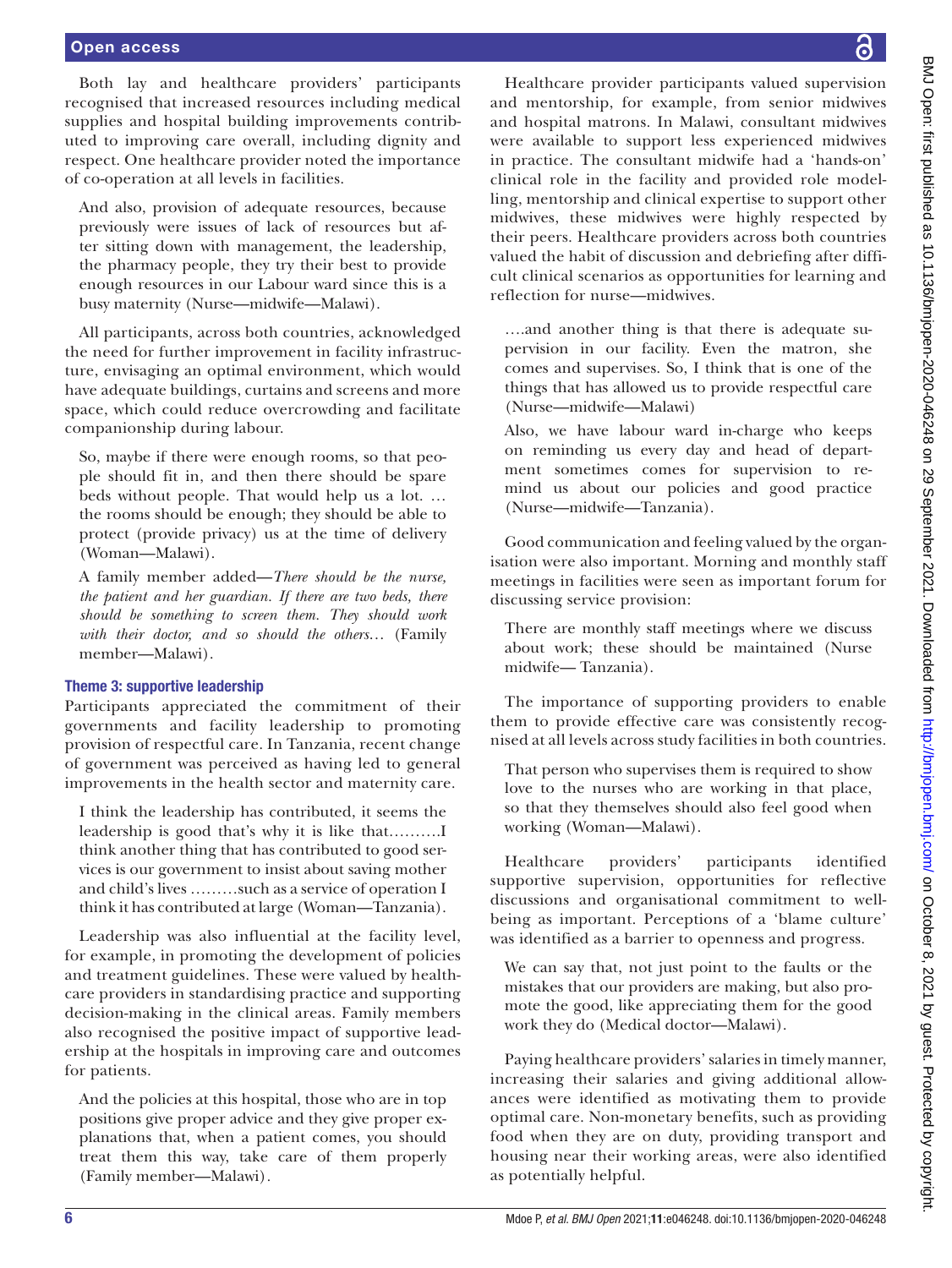So, I think the hospital should try hard to appease the doctors and nurses and pay them quickly and on time because these people save a lot of lives (Woman—Malawi).

# Theme 4: providers' attitudes and behaviours

Demonstrating professional values through readiness, compassionate communication and commitment were considered key positive attributes for health workers. The lay participants across both countries valued the willingness of healthcare providers to provide care to women despite resource pressure when facilities were busy or when they were coming to the end of a shift.

The thing that I noticed when receiving healthcare is that the nurses were very sensitive and active, they can't see someone who is in pain and just leave her like that, they took positive steps to help her (Woman—Tanzania)

I had found a nurse who was on night duty and was about to knock off, but she did not accept that she was knocking off. She still gave me care; she examined me and cleaned me properly (Woman—Malawi).

Compassionate care was an important contributor to family member's perceptions of positive experiences of their relatives at the study hospitals. For example, they identified nurses giving attention to babies in the neonatal unit when their mothers were unavailable. Also not leaving women alone for long periods, for example, during shift handovers was appreciated:

……during hand overs we always make sure that they (women and newborn) are not left alone; they are always with someone to attend to them (Nurse midwife—Malawi).

These values were identified as integral to professionalism and could be acquired through effective education to facilitate quality care:

I feel that it was because she was well trained in her job; that's why she gave me care. …. There is nothing else because, by then, my guardian was not yet there, and that's the only reason, that she was well trained but also, she (nurse) is a compassionate woman (Woman—Malawi).

Although most healthcare providers displayed some degree of professionalism, participants identified need for strengthening of core values to underpin improvements in care:

So, for me, my wish is that those nurses should also take us women as human beings, the way they are, because of the way we feel. They are also woen. If it's a man, he also sees maybe his wife, the way she suffers (Family member—Malawi).

This is the first study, we are aware of, to use an AI to explore respectful maternal and newborn care involving three key players (woman, family members and healthcare providers) simultaneously. This approach was selected for its potential to reveal solutions for improving respectful maternity care from within these settings. Four themes summarised participants' reflections, perceived drivers and ideal vision of the future of respectful maternal and newborn care in their settings. These comprised the quality of healthcare provider–woman interactions, enabling environment, supportive leadership including guidelines, clinical supervision and reflective staff meetings and healthcare providers' attitudes and behaviour.

Our study findings support global perspectives, including WHO recommendations, which emphasise the importance of respectful and supportive interactions between women and their healthcare providers for positive childbirth outcomes.<sup>26</sup> Courtesy, empathy and appropriate information were considered essential features of good communication during childbearing. These findings closely reflect studies<sup>9</sup> <sup>10</sup> <sup>13</sup> <sup>27-29</sup> from both low and high-income countries that have reported the value attached to communication, information sharing using polite language, freedom of choices and timely appropriate care by women and family members.

Healthcare providers' positive attitude and behaviour were found to be important in one Nigerian study. Words like being friendly and welcoming/receptive to women were used to describe the healthcare providers' positive attitudes towards women during childbirth.<sup>30</sup> In our study, participants described healthcare providers' positive attitude and behaviour as 'readiness', 'politeness' and 'commitment' during care provision. Studies conducted in Nigeria found that providers' rudeness and lack of commitment to their duties were among the barriers to utilisation of maternity health services and encouraged home births.<sup>31–33</sup> Rudeness and arrogance were attributed to stress, lack of motivation and lack of training.<sup>[33](#page-8-20)</sup> However, our findings show that organisational factors were also important and increased support and other incentives, such as extra duty allowances, contributed to positive providers' attitude and behaviour. Furthermore, participants valued on-job training as part of motivation that facilitated providers' behaviour change.

The influence of physical environment of care was also highlighted, for example, improvements which enhanced privacy and allowing labour companion. Kujawski *et al*<sup>[34](#page-9-0)</sup> reported similar findings that restructuring of the maternity ward in Tanzania by moving the admission area to a private room, and the use of curtains for delivery and physical examination contributed a significant reduction in women's experiences of disrespect during childbirth.<sup>[34](#page-9-0)</sup>

Continuous support during childbirth, having the freedom of movement during labour, good communication between client and provider (including encouragement during the birthing process) and support of the mother–baby pair before and after birth (including

Mdoe P, *et al*. *BMJ Open* 2021;11:e046248. doi:10.1136/bmjopen-2020-046248 7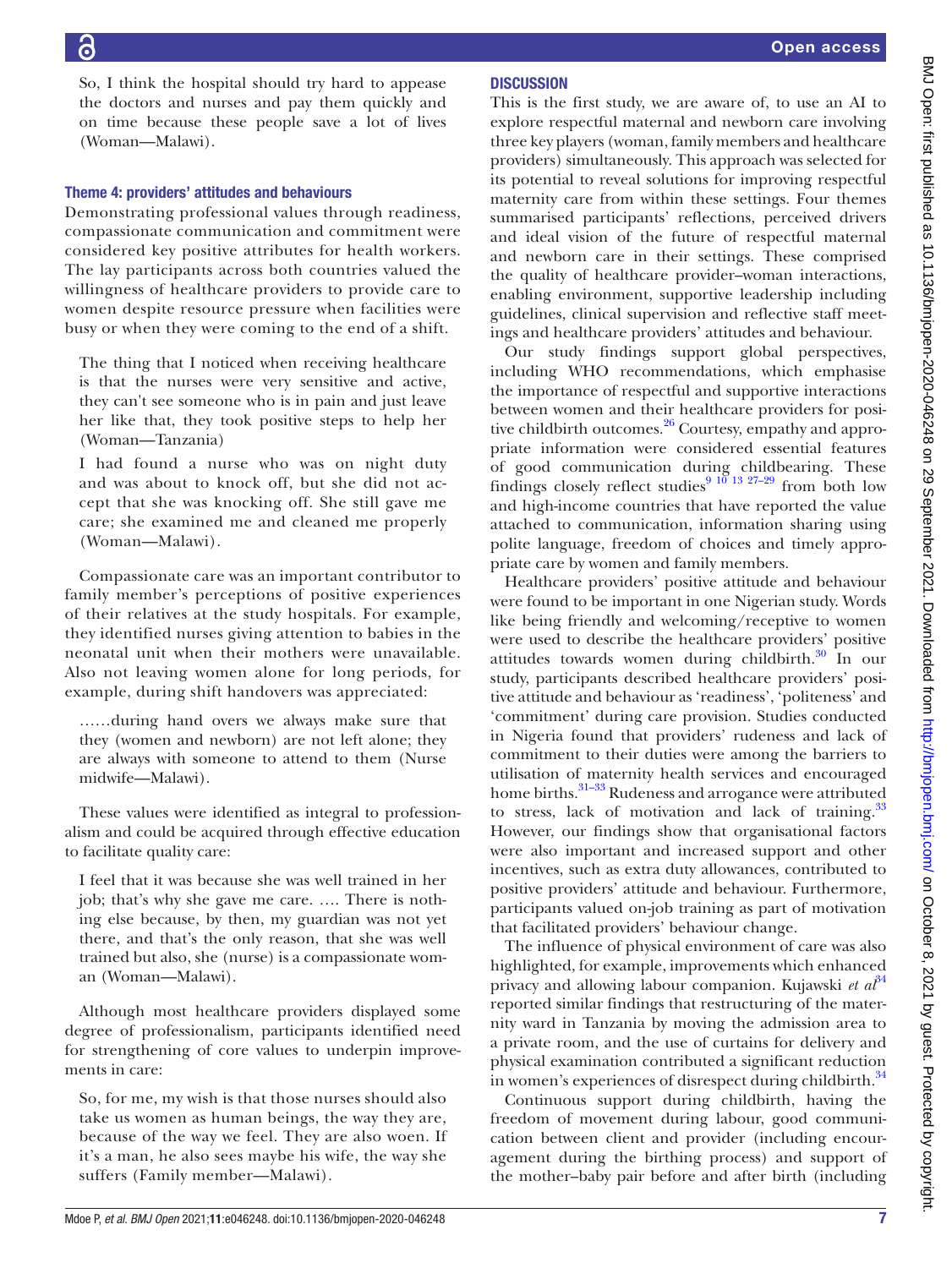privacy received during birth) are known to support positive birth experience. $\frac{35}{36}$  Presence of labour companion during and after childbirth has been shown to reduce mistreatment during childbirth. $37 38$  In our study, participants acknowledged the importance of labour companion but highlighted the shortage of supportive infrastructure in the study facilities. However, they appreciated efforts that have been made in all study sites to promote companionship to the extent of allowing women to communicate with companions via phone. Inadequate infrastructure supportive to accommodating companions was the most significant barrier, concurring with previous reports, which found privacy concerns and inadequate physical space were concerns in LMIC settings.<sup>39 40</sup>

Supportive leadership at all levels was highlighted as key driver to provision of respectful maternity care. National policy and government initiative supporting respectful care were important to raise awareness.<sup>[41](#page-9-4)</sup> However, in practice, the presence of visible role models, for example, the presence of consultant (senior experienced) midwives who offered hands-on clinical support whenever needed in Malawi study hospitals was of key importance to junior staff. Continuous supportive supervision carried out by seniors and hospital leaders (eg, Matron) coupled with provision of guidelines and policies contributed to the quality of care provision. The findings concur with a systematic review of the impact of general clinical supervision (provision of guidance of clinical practice for qualified health professionals by more experienced health professionals) of healthcare professionals on patient care, which significantly improved compliance with processes that were associated with enhanced patient health outcomes.<sup>[42](#page-9-5)</sup>

Healthcare providers' attitude and behaviour, supportive leadership and enabling physical environment appeared drivers of respectful maternal and newborn care provision in our study settings. Similarly, Bhupendrasinh et al (2017) review found that interactive and multifaceted continuous medical education programmes, training with audit feedback and clinical support systems were beneficial long-term behaviour change in clinical practice.<sup>43</sup> Well-educated and experienced healthcare providers appeared to have good attitude and behaviour, these findings resonate with those of Afulani *et al*<sup>[44](#page-9-7)</sup> and Davis *et al*<sup>45</sup>, that training and education interventions are effective methods of changing how providers communicate and also gave women positive childbirth experiences.  $44\frac{45}{10}$ 

This study establishes the value of  $AI^{19}$  in exploring local facilitators of respectful care including service user priorities; insights gained from this approach can be used to develop strategies for improvements in care in Sub-Saharan Africa. The AI approach encourages individuals to consider the strength of their organisation and suggest innovative ways to strive for improvements.<sup>46</sup> Focus on the power of positive attributes and conversations to discover what gives 'life' to a system when it is at its best is particularly helpful when discussing sensitive topics. $47$  In the context of respectful maternity care, traditional problem-centred approaches

BMJ Open: first published as 10.1136/bmjopen-2020-046248 on 29 September 2021. Downloaded from http://bmjopen.bmj.com/ on October 8, 2021 by guest. Protected by copyright. BMJ Open: first published as 10.1136/bmjopen-2020-046248 on 29 September 2021. Downloaded from <http://bmjopen.bmj.com/> on October 8, 2021 by guest. Protected by copyright.

to change are often perceived as overly critical by health providers, this might engender vulnerability and discourage open dialogue<sup>[48](#page-9-11)</sup>

Our findings support the value of continuous professional development, clinical audits and reflective meetings as opportunities for improving respectful care provision, as also suggested by Warren *et al*<sup>[49](#page-9-12)</sup> and Shimoda *et al*<sup>[11](#page-8-21)</sup>. Additionally, continuous compassionate hands-on clinical supervision was found to be an important driver of respectful maternal and newborn care in study hospitals. However, supervisors themselves need adequate preparation and institutional support to develop skills among their teams. Furthermore, efforts must be made to create enabling environments, which will enhance privacy and ensure availability of adequate resources (medicine, medical supplies and human resources). Healthcare providers must be informed of the desires of women, including prompt care on arrival to hospital and courteous communication; these are determinants of women's satisfaction.<sup>50</sup>

#### Strength and limitations

The use of an AI approach to explore a sensitive topic enabled us to discover feasible, culturally acceptable solutions within the LMICs settings. Moreover, the study involved a relatively large sample from two sub-Saharan Africa coun-tries, which strengthens the breadth of our findings.<sup>[51](#page-9-14)</sup>

The study involved few male participants (1 out of 22 family members and 18 out of 48 healthcare) and all study hospitals were in urban setting, these limit the study findings. The study excluded women who had experienced perinatal loss and those with sick newborns, who may have different views. Furthermore, participants were not familiar with the AI approach and sometimes found it challenging to share positive experiences.

## **CONCLUSION**

The affirmative experience reported by lay and healthcare providers' participants in this study, in conjunction with the potential drivers, reveal the potential for improving respectful care within the hospitals in Tanzania and Malawi. Building on the existing good practice in respectful maternal and newborn care including strengthening leadership, staff development; strategies to increase motivation and structural improvements are opportunities for improving respectful care in LMIC.

#### Author affiliations

<sup>1</sup>Obstetrics and Gynecology, Haydom Lutheran Hospital, Mbulu, Tanzania <sup>2</sup> Division of Nursing, Midwifery and Social work, The University of Manchester Faculty of Biology Medicine and Health, Manchester, UK

<sup>3</sup>Department of International Public Heath, Liverpool School of Tropical Medicine, Liverpool, UK

4 Department of Nursing and Midwifery, Kamuzu College of Nursing, University of Malawi, Lilongwe, Malawi

5 Department of Nursing and Midwifery, Catholic University of Health and Allied Sciences, Mwanza, Tanzania

Acknowledgements We acknowledge the postdoc scholarship suport provided by Global Challenge Research Fund through the University of Manchester. Likewise, we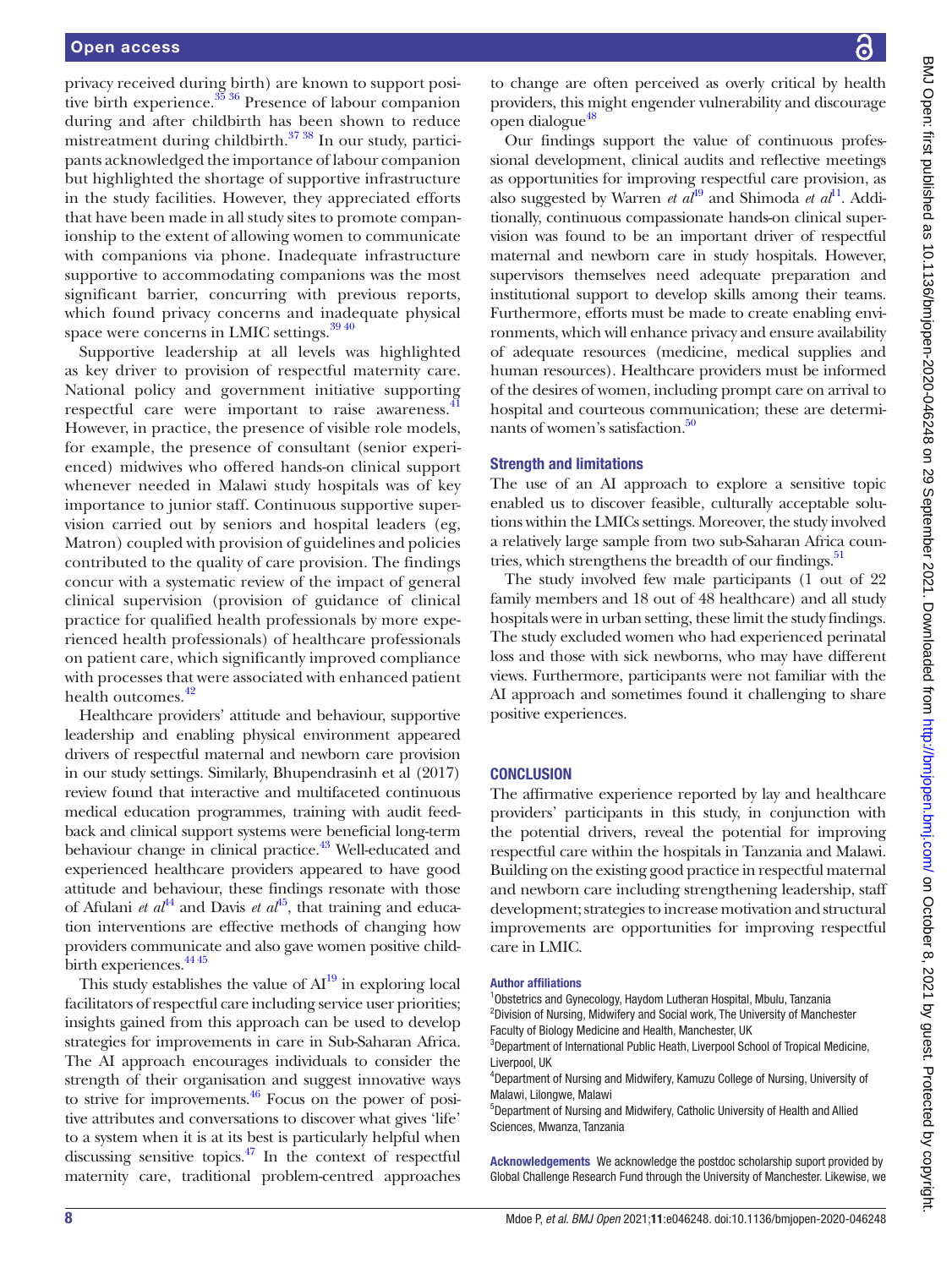acknowledge Prisca Ringia, Rose Mlay, Felix Mtungi, Albert Kihunrwa and Milcah Mwamadi for their contribution on study design, recruitment and data collection. We thank all women, family members and healthcare providers who participated in this study.

Contributors TAM and TL conceived the study and wrote the study protocol with inputs from AC and RL. AC, RL, RC, LN and CP recruited participants and collected study data. PM, TAM and TL analysed the data. All authors took part in interpreting the data. PM drafted the manuscript with inputs from TM and TL. All authors commented on manuscript drafts and approved the final version.

Funding This research was partially funded by the National Institute for Health Research (NIHR) (16/137/53) using UK aid from the UK Government to support global health research. The views expressed in this publication are those of the authors and not necessarily those of the NIHR or the UK Department of Health and Social Care. The funders had no role in the design of the study, data collection and analysis, interpretation of the findings or writing the manuscript.

#### Competing interests None declared.

Patient and public involvement Patients and/or the public were involved in the design, or conduct, or reporting, or dissemination plans of this research. Refer to the Methods section for further details.

Patient consent for publication Consent obtained directly from patient(s)

Ethics approval Research governance approvals were obtained from The University of Manchester, University of Malawi College of Medicine Research and Ethics Committee approval number 2019-6366-10657, and Catholic University of Health and Allied Science, Tanzania Review Board approval number CREC/399/2019. Administrative clearance was sought from the participating hospitals. Following written informed consent, all participants were allocated a unique study number and were invited to choose pseudonyms, which were used in transcription and verbatim quotations to maintain anonymity. None of the participants were reported to be upset or distressed during the interviews.

Provenance and peer review Not commissioned; externally peer reviewed.

Data availability statement Data are available upon reasonable request. All data relevant to the study are included in the article or uploaded as supplementary information. Anonymised data for this study are available through contacting the corresponding author via email pfmdoe@gmail.com.

Open access This is an open access article distributed in accordance with the Creative Commons Attribution Non Commercial (CC BY-NC 4.0) license, which permits others to distribute, remix, adapt, build upon this work non-commercially, and license their derivative works on different terms, provided the original work is properly cited, appropriate credit is given, any changes made indicated, and the use is non-commercial. See: [http://creativecommons.org/licenses/by-nc/4.0/.](http://creativecommons.org/licenses/by-nc/4.0/)

#### ORCID iDs

Paschal Mdoe <http://orcid.org/0000-0002-1449-4019> Tina Lavender<http://orcid.org/0000-0003-1473-4956>

#### <span id="page-8-0"></span>**REFERENCES**

- 1 Bongaarts J. WHO, UNICEF, UNFPA, World Bank group, and United nations population division trends in maternal mortality: 1990 to 2015 Geneva: World Health organization, 2015. *[Popul Dev Rev](http://dx.doi.org/10.1111/padr.12033)* 2016;42:726.
- 2 Hug L, Alexander M, You D, *et al*. National, regional, and global levels and trends in neonatal mortality between 1990 and 2017, with scenario-based projections to 2030: a systematic analysis. *[Lancet](http://dx.doi.org/10.1016/S2214-109X(19)30163-9)  [Glob Health](http://dx.doi.org/10.1016/S2214-109X(19)30163-9)* 2019;7:e710-e720.
- <span id="page-8-1"></span>3 Leontine A, Chou D. Global, regional, and national levels and trends in maternal mortality. *[Lancet](http://dx.doi.org/10.1016/S0140-6736(15)00838-7)* 2016;387(10017):462–74.
- 4 Koblinsky M, Moyer CA, Calvert C, *et al*. Quality maternity care for every woman, everywhere: a call to action. *[Lancet](http://dx.doi.org/10.1016/S0140-6736(16)31333-2)* 2016;388:2307- 2320.
- <span id="page-8-2"></span>5 Tunçalp Ӧ, Were WM, MacLennan C, Tunçalp WWM, Oladapo OT, *et al*. Quality of care for pregnant women and newborns-the who vision. *[BJOG](http://dx.doi.org/10.1111/1471-0528.13451)* 2015;122:1045–9.
- <span id="page-8-3"></span>6 Saxena S, Hanna F. Dignity--a fundamental principle of mental health care. *[Indian J Med Res](http://dx.doi.org/10.4103/0971-5916.169184)* 2015;142:355–8.
- <span id="page-8-4"></span>7 Andorno R. Human dignity and human rights. In: ten Have H, Gordijn B, eds. *Handbook of global bioethics*. Dordrecht: Springer, 2014.
- <span id="page-8-5"></span>8 Asmaningrum N, Tsai Y-F. Patient perspectives of maintaining dignity in Indonesian clinical care settings: a qualitative descriptive study. *[J](http://dx.doi.org/10.1111/jan.13469)  [Adv Nurs](http://dx.doi.org/10.1111/jan.13469)* 2018;74:591–602.
- <span id="page-8-6"></span>9 Shakibazadeh E, Namadian M, Bohren MA, *et al*. Respectful care during childbirth in health facilities globally: a qualitative evidence synthesis. *[BJOG](http://dx.doi.org/10.1111/1471-0528.15015)* 2018;125:932–42.
- 10 Burrowes S, Holcombe SJ, Jara D, *et al*. Midwives' and patients' perspectives on disrespect and abuse during labor and delivery care in Ethiopia: a qualitative study. *[BMC Pregnancy Childbirth](http://dx.doi.org/10.1186/s12884-017-1442-1)* 2017;17:263.
- <span id="page-8-21"></span>11 Shimoda K, Horiuchi S, Leshabari S, *et al*. Midwives' respect and disrespect of women during facility-based childbirth in urban Tanzania: a qualitative study. *[Reprod Health](http://dx.doi.org/10.1186/s12978-017-0447-6)* 2018;15:8.
- 12 Mohale H, Sweet L, Graham K. Maternity health care: the experiences of sub-Saharan African women in sub-Saharan Africa and Australia. *[Women Birth](http://dx.doi.org/10.1016/j.wombi.2016.11.011)* 2017;30:298–307.
- 13 Bradfield Z, Kelly M, Hauck Y, *et al*. Midwives 'with woman' in the private obstetric model: Where divergent philosophies meet. *[Women](http://dx.doi.org/10.1016/j.wombi.2018.07.013)  [Birth](http://dx.doi.org/10.1016/j.wombi.2018.07.013)* 2019;32:157–67.
- <span id="page-8-7"></span>14 Moridi M, Pazandeh F, Hajian S, *et al*. Midwives' perspectives of respectful maternity care during childbirth: a qualitative study. *[PLoS](http://dx.doi.org/10.1371/journal.pone.0229941)  [One](http://dx.doi.org/10.1371/journal.pone.0229941)* 2020;15:e0229941.
- 15 Downe S, Finlayson K, Oladapo OT, *et al*. What matters to women during childbirth: a systematic qualitative review. *[PLoS One](http://dx.doi.org/10.1371/journal.pone.0194906)* 2018;13:e0194906.
- <span id="page-8-8"></span>16 Downe S, Lawrie TA, Finlayson K, *et al*. Effectiveness of respectful care policies for women using routine intrapartum services: a systematic review. *[Reprod Health](http://dx.doi.org/10.1186/s12978-018-0466-y)* 2018;15:23.
- <span id="page-8-9"></span>17 Smith J, Banay R, Zimmerman E, *et al*. Barriers to provision of respectful maternity care in Zambia: results from a qualitative study through the lens of behavioral science. *[BMC Pregnancy Childbirth](http://dx.doi.org/10.1186/s12884-019-2579-x)* 2020;20:26.
- 18 McMahon SA, Mnzava RJ, Tibaijuka G, *et al*. The "hot potato" topic: challenges and facilitators to promoting respectful maternal care within a broader health intervention in Tanzania. *[Reprod Health](http://dx.doi.org/10.1186/s12978-018-0589-1)* 2018;15:153.
- <span id="page-8-10"></span>19 Cooperrider DL, Whitney D. A positive revolution in change: Appreciative inquiry. *Public Adm Public Policy* 2005;87:611–30.
- <span id="page-8-11"></span>20 Bedwell C, Lavender T. Giving patients a voice: implementing patient and public involvement to strengthen research in sub-Saharan Africa. *[J Epidemiol Community Health](http://dx.doi.org/10.1136/jech-2019-212525)* 2020;74:307–10.
- <span id="page-8-12"></span>21 Sandelowski M. Sample size in qualitative research. *[Res Nurs Health](http://dx.doi.org/10.1002/nur.4770180211)* 1995;18:179–83.
- <span id="page-8-13"></span>22 Whitney D, Trosten-bloom A. *The power of Appreciative inquiry: a practical guide to positive change*. 33/294: Berrett-Koehler Publishers, 2014.
- <span id="page-8-14"></span>23 Spencer L, Ritchie J, O'Connor W. *Analysis: practices, principles and processes. in: qualitative research practice: a guide for social science students and researchers*. London: SAGE Publications, 2003: 269–93.
- <span id="page-8-15"></span>24 Gale NK, Heath G, Cameron E, *et al*. Using the framework method for the analysis of qualitative data in multi-disciplinary health research. *[BMC Med Res Methodol](http://dx.doi.org/10.1186/1471-2288-13-117)* 2013;13:260–1.
- <span id="page-8-16"></span>25 Korstjens I, Moser A. Series: practical guidance to qualitative research. Part 4: Trustworthiness and publishing. *[Eur J Gen Pract](http://dx.doi.org/10.1080/13814788.2017.1375092)* 2018;24:120–4.
- <span id="page-8-17"></span>26 WHO. *WHO recommendation on effective communication between maternity care providers and women in labour*. Geneva: WHO, 2018: 1–9.
- 27 Aune I, Amundsen HH, Skaget Aas LC. Is a midwife's continuous presence during childbirth a matter of course? midwives' experiences and thoughts about factors that may influence their continuous support of women during labour. *[Midwifery](http://dx.doi.org/10.1016/j.midw.2013.02.001)* 2014;30:89–95.
- 28 Lusambili AM, Naanyu V, Wade TJ, *et al*. Deliver on your own: Disrespectful maternity care in rural Kenya. *[PLoS One](http://dx.doi.org/10.1371/journal.pone.0214836)* 2020;15:e0214836.
- 29 Lundgren I, Berg M, Lindmark G. Is the childbirth experience improved by a birth plan? *[J Midwifery Womens Health](http://dx.doi.org/10.1016/s1526-9523(03)00278-2)* 2003;48:322–8.
- <span id="page-8-18"></span>30 Nnebue CC, Ebenebe UE, Adinma ED, *et al*. Clients' knowledge, perception and satisfaction with quality of maternal health care services at the primary health care level in Nnewi, Nigeria. *[Niger J](http://dx.doi.org/10.4103/1119-3077.141425)  [Clin Pract](http://dx.doi.org/10.4103/1119-3077.141425)* 2014;17:594–601.
- <span id="page-8-19"></span>31 Ashimi AO, Amole TG, Prevalence ATG. Prevalence, reasons and predictors for home births among pregnant women attending antenatal care in Birnin Kudu, north-west Nigeria. *[Sex Reprod](http://dx.doi.org/10.1016/j.srhc.2015.01.004)  [Healthc](http://dx.doi.org/10.1016/j.srhc.2015.01.004)* 2015;6:119–25.
- 32 Idris SH, Sambo MN, Ibrahim MS. Barriers to utilisation of maternal health services in a semi-urban community in northern Nigeria: the clients' perspective. *[Niger Med J](http://dx.doi.org/10.4103/0300-1652.108890)* 2013;54:27–32.
- <span id="page-8-20"></span>33 Ishola F, Owolabi O, Filippi V. Disrespect and abuse of women during childbirth in Nigeria: a systematic review. *[PLoS One](http://dx.doi.org/10.1371/journal.pone.0174084)* 2017;12:e0174084.